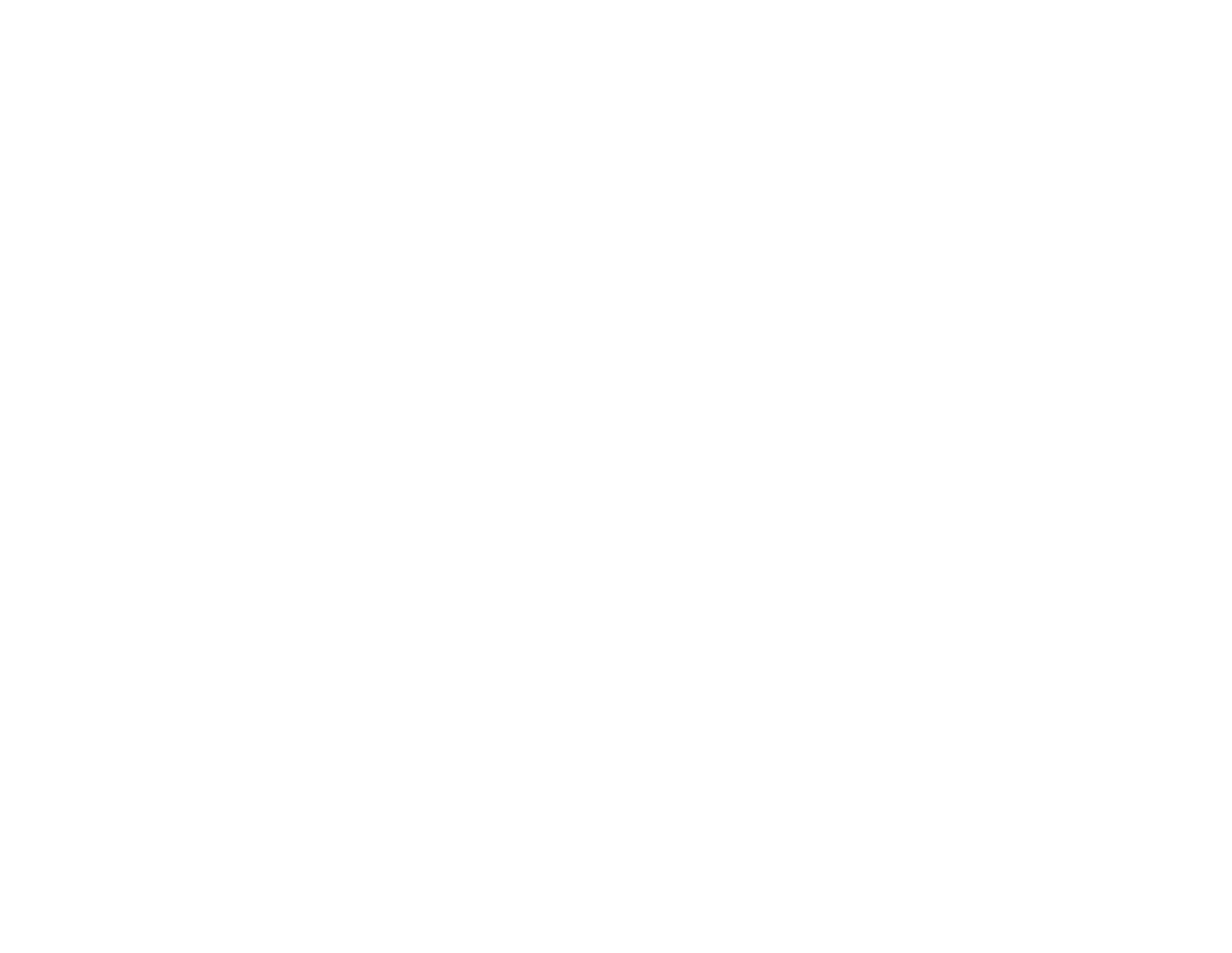| Commerce<br>Case<br>Number | <b>Case Name</b>                                         | <b>Certification #</b>   | <b>Claimant Name</b>                             |                             | <b>S Certification Filed</b><br><b>FY2021</b> | <b>Allocation %</b>          | \$ Paid FY2021   | \$ Held FY2021*  |
|----------------------------|----------------------------------------------------------|--------------------------|--------------------------------------------------|-----------------------------|-----------------------------------------------|------------------------------|------------------|------------------|
|                            |                                                          |                          |                                                  | Total for: A-602-803        | \$27,916,288,816.45                           |                              | \$0.00           | \$0.00           |
| A-791-808                  | Small-Diameter Carbon Steel Seamless Pipe/South Africa   | 12100205                 | UNITED STATES STEEL CORPORATION                  |                             | \$191,612,762.93                              | 0.0000000000                 | \$0.00           | \$0.00           |
|                            |                                                          |                          |                                                  | <b>Total for: A-791-808</b> | \$191,612,762.93                              |                              | \$0.00           | \$0.00           |
| A-791-809                  | Hot-Rolled Steel Products/South Africa                   | 12100212                 | UNITED STATES STEEL CORPORATION                  |                             | \$13,314,083,646.87                           | 0.0000000000                 | \$0.00           | \$0.00           |
|                            |                                                          |                          |                                                  | Total for: A-791-809        | \$13,314,083,646.87                           |                              | \$0.00           | \$0.00           |
| A-821-819                  | Pure and Alloy Magnesium/Russia                          | 12100246                 | <b>US MAGNESIUM LLC</b>                          |                             | \$180,866,520.20                              | 0.0000000000                 | \$0.00           | \$0.00           |
|                            |                                                          |                          |                                                  | <b>Total for: A-821-819</b> | \$180,866,520.20                              |                              | \$0.00           | \$0.00           |
| $A - 823 - 811$            | Hot-Rolled Steel Products/Ukraine                        | I2100214                 | UNITED STATES STEEL CORPORATION                  |                             | \$17,276,212,857.87                           | 0.0000000000                 | \$0.00           | \$0.00           |
|                            |                                                          |                          |                                                  | Total for: A-823-811        | \$17,276,212,857.87                           |                              | \$0.00           | \$0.00           |
| A-834-806                  | Hot-Rolled Steel Products/Kazakhstan                     | 12100213                 | UNITED STATES STEEL CORPORATION                  |                             | \$13,922,818,685.87                           | 0.0000000000                 | \$0.00           | \$0.00           |
|                            |                                                          |                          |                                                  | <b>Total for: A-834-806</b> | \$13,922,818,685.87                           |                              | \$0.00           | \$0.00           |
| $A - 851 - 802$            | Small-Diameter Carbon Steel Seamless Pipe/Czech Republic | 12100153                 | UNITED STATES STEEL CORPORATION                  |                             | \$191,612,762.93                              | 0.0000000000                 | \$0.00           | \$0.00           |
|                            |                                                          |                          |                                                  | <b>Total for: A-851-802</b> | \$191,612,762.93                              |                              | \$0.00           | \$0.00           |
| $C-351-818$                | Cut-to-Length Carbon Steel Plate/Brazil                  | 12100169                 | UNITED STATES STEEL CORPORATION                  |                             | \$5,064,270,071.38                            | 0.0000000000                 | \$0.00           | \$0.00           |
|                            |                                                          |                          |                                                  | <b>Total for: C-351-818</b> | \$5,064,270,071.38                            |                              | \$0.00           | \$0.00           |
| $C-351-829$                | Hot-Rolled Carbon Steel Flat Products/Brazil             | 12100182                 | UNITED STATES STEEL CORPORATION                  |                             | \$24,054,031,171.87                           | 0.0000000000                 | \$0.00           | \$0.00           |
|                            |                                                          |                          |                                                  | Total for: C-351-829        | \$24,054,031,171.87                           |                              | \$0.00           | \$0.00           |
| $C-357-813$                | Honey/Argentina                                          | E2100307                 | A H MEYER AND SONS INC                           |                             | \$4,749,306.04                                | 0.0000000000                 | \$0.00           | \$0.00           |
| $C-357-813$                | Honey/Argentina                                          | 12100261.2               | <b>ADEE HONEY FARMS</b>                          |                             | \$46,857,470.57                               | 0.0000000000                 | \$0.00           | \$0.00           |
| $C-357-813$                | Honey/Argentina                                          | I2100104.2               | ALMETER, MARK                                    |                             | \$1,536,549.90                                | 0.0000000000                 | \$0.00           | \$0.00           |
| $C-357-813$                | Honey/Argentina                                          | E2100793                 | <b>BAERWALD, JIM</b>                             |                             | \$1,469,429.78                                | 0.0000000000                 | \$0.00           | \$0.00           |
| $C-357-813$                | Honey/Argentina                                          | 12100055.2               | BALDWIN, ALAN DBA BALDWIN APIARIES               |                             | \$619,652.92                                  | 0.0000000000                 | \$0.00           | \$0.00           |
| $C-357-813$                | Honey/Argentina                                          | E2100636                 | <b>BEE BOX RANCH</b>                             |                             | \$1,124,491.98                                | 0.0000000000                 | \$0.00           | \$0.00           |
| $C-357-813$                | Honey/Argentina                                          | 12100226.1               | <b>BEE HAVEN INC</b>                             |                             | \$4,001,343.06                                | 0.0000000000                 | \$0.00           | \$0.00           |
| $C-357-813$                | Honey/Argentina                                          | E2100987                 | BERNARDS APIARIES INC                            |                             | \$1,158,535.53                                | 0.0000000000                 | \$0.00           | \$0.00           |
| $C-357-813$                | Honey/Argentina                                          | 12100136.2               | BILL RHODES HONEY COMPANY LLC                    |                             | \$5,066,676.75                                | 0.0000000000                 | \$0.00           | \$0.00           |
| $C-357-813$                | Honey/Argentina                                          | 12100059.2               | BRADY, MARK T DBA BRADY BEES AND HONEY COMPANY   |                             | \$4,095,897.47                                | 0.0000000000                 | \$0.00           | \$0.00           |
| $C-357-813$                | Honey/Argentina                                          | E2101110                 | <b>BRONNENBERG, CURT</b>                         |                             | \$1,278,073.37                                | 0.0000000000                 | \$0.00           | \$0.00           |
| $C-357-813$                | Honey/Argentina                                          | E2100195                 | CAPTAIN COOK HONEY LTD                           |                             | \$2,474,697.11                                | 0.0000000000                 | \$0.00           | \$0.00           |
| $C-357-813$                | Honey/Argentina                                          | 12100039.2               | <b>CARYS HONEY FARMS INC</b>                     |                             | \$9,258,373.46                                | 0.0000000000                 | \$0.00           | \$0.00           |
| $C-357-813$                | Honey/Argentina                                          | 12100056.2               | COLORADO SUNSHINE HONEY COMPANY                  |                             | \$445,267.83                                  | 0.0000000000                 | \$0.00           | \$0.00           |
| $C-357-813$                | Honey/Argentina                                          | I2100135.2               | <b>CULPS HONEY FARM LLC</b>                      |                             | \$376,645.99                                  | 0.0000000000                 | \$0.00           | \$0.00           |
| $C-357-813$                | Honey/Argentina                                          | 12100134.2               | DANZIG HONEY COMPANY                             |                             | \$7,492,452.29                                | 0.0000000000                 | \$0.00           | \$0.00           |
| $C-357-813$                | Honey/Argentina                                          | E2101057                 | DAVID W STROOPE HONEY COMPANY                    |                             | \$2,713,016.61                                | 0.0000000000                 | \$0.00           | \$0.00           |
| $C-357-813$                | Honey/Argentina                                          | 12100088.2               | <b>DENCY'S INC</b>                               |                             | \$4,987,114.13                                | 0.0000000000                 | \$0.00           | \$0.00           |
| $C-357-813$                | Honey/Argentina                                          | 12100132.2               | EVERGREEN HONEY COMPANY INC                      |                             | \$4,187,033.53                                | 0.0000000000                 | \$0.00           | \$0.00           |
| $C-357-813$                | Honey/Argentina                                          | 12100087.2               | FULLERTON, ROBERT S DBA CHIEF MOUNTAIN HONEY CO  |                             | \$655,196.61                                  | 0.0000000000                 | \$0.00           | \$0.00           |
| $C-357-813$                | Honey/Argentina                                          | E2100900                 | GENIER, PETER DBA OLD MILL APIARIES              |                             | \$472,027.01                                  | 0.0000000000                 | \$0.00           | \$0.00           |
| $C-357-813$                | Honey/Argentina                                          | 12100237.2               | GILBERTS, MARK R DBA MARK GILBERTS APIARIES      |                             | \$716,214.00                                  | 0.0000000000                 | \$0.00           | \$0.00           |
| $C-357-813$                | Honey/Argentina                                          | E2100288                 | <b>GODLIN BEES INC</b>                           |                             | \$1,640,227.78                                | 0.0000000000                 | \$0.00           | \$0.00           |
| $C-357-813$                | Honey/Argentina                                          | I2100112.2               | GRAND RIVER HONEY COMPANY INC                    |                             | \$1,089,968.00                                | 0.0000000000                 | \$0.00           | \$0.00           |
| $C-357-813$                | Honey/Argentina                                          | 12100086.2               | <b>GRAY, CLYDE A</b>                             |                             | \$1,191,824.26                                | 0.0000000000                 | \$0.00           | \$0.00           |
| $C-357-813$                | Honey/Argentina                                          | 12100085.2               | HANNAR, BRIAN N                                  |                             | \$621,297.08                                  | 0.0000000000                 | \$0.00           | \$0.00           |
| $C-357-813$                | Honey/Argentina                                          | E2100997                 | HARVEST HONEY INC                                |                             | \$10,520,694.64                               | 0.0000000000                 | \$0.00           | \$0.00           |
| $C-357-813$                | Honey/Argentina                                          | E2100469                 | <b>HAUKE HONEY CORP</b>                          |                             | \$2,909,433.28                                | 0.0000000000                 | \$0.00           | \$0.00           |
| $C-357-813$                | Honey/Argentina                                          | I2100049.2               | <b>HIATT HONEY</b>                               |                             | \$5,651,938.85                                | 0.0000000000                 | \$0.00           | \$0.00           |
| $C-357-813$                | Honey/Argentina                                          | I2100149.2               | HORACE BELL HONEY COMPANY                        |                             | \$8,643,601.69                                | 0.0000000000                 | \$0.00           | \$0.00           |
| $C-357-813$                | Honey/Argentina                                          | E2100202                 | JOHNSON, RAY L JR                                |                             | \$2,775,034.16                                | 0.0000000000                 | \$0.00           | \$0.00           |
| $C-357-813$                | Honey/Argentina                                          | 12100035.2               | JOHNSTON HONEY FARMS                             |                             | \$1,679,856.47                                | 0.0000000000                 | \$0.00           | \$0.00           |
| $C-357-813$                | Honey/Argentina                                          | 12100121.2               | KOHN, DONALD J                                   |                             | \$360,456.91<br>\$3,228,359.19                | 0.0000000000<br>0.0000000000 | \$0.00           | \$0.00<br>\$0.00 |
| $C-357-813$<br>$C-357-813$ | Honey/Argentina                                          | 12100251.2<br>12100225.2 | LAS FLORES APIARIES INC<br><b>LONGS APIARIES</b> |                             | \$1,148,360.90                                | 0.0000000000                 | \$0.00<br>\$0.00 | \$0.00           |
|                            | Honey/Argentina                                          |                          |                                                  |                             |                                               |                              |                  |                  |

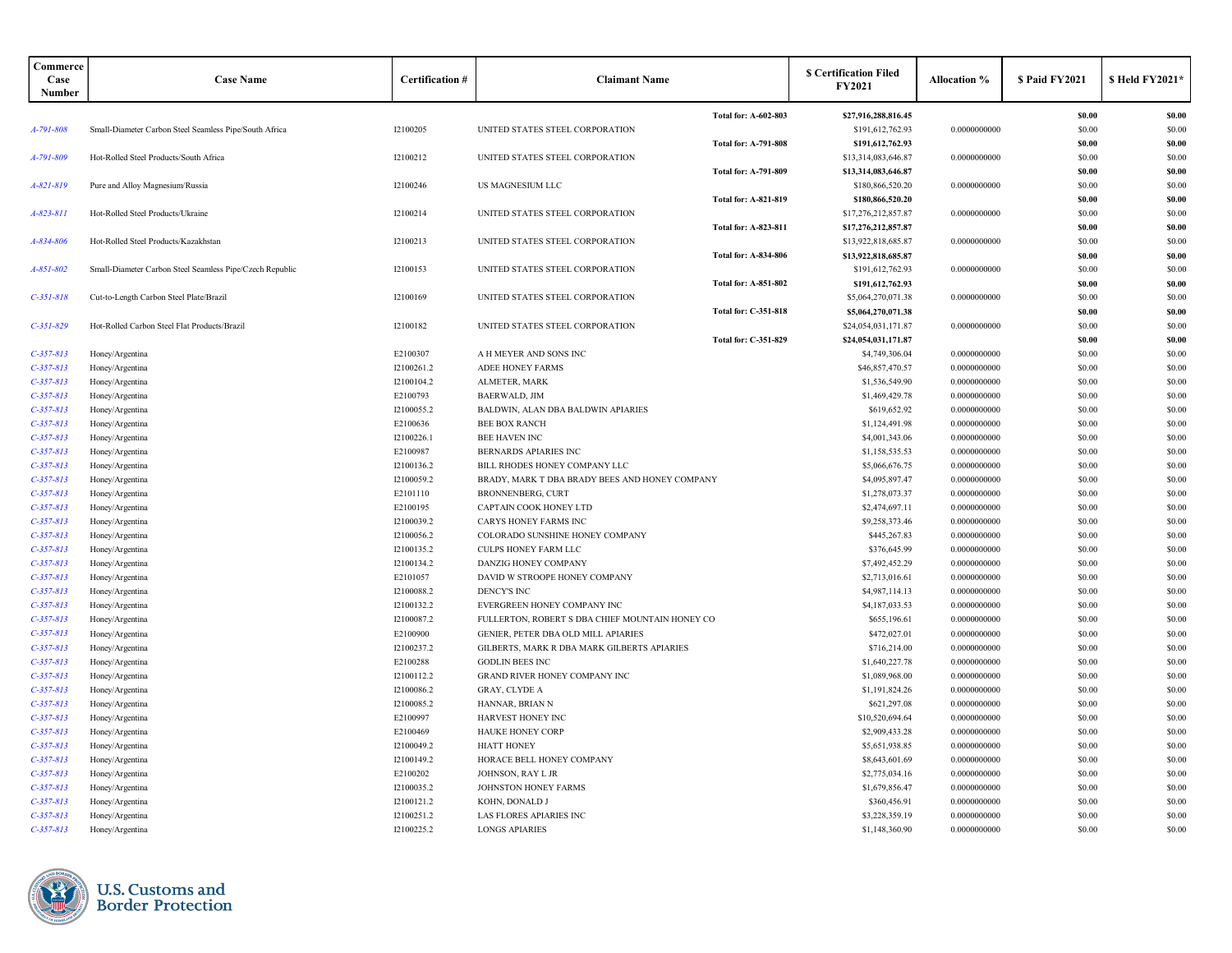| Commerce<br>Case<br>Number | <b>Case Name</b>                                                       | <b>Certification #</b> | <b>Claimant Name</b>                                  |                             | <b>S</b> Certification Filed<br><b>FY2021</b> | <b>Allocation</b> % | \$ Paid FY2021 | <b>SHeld FY2021*</b> |
|----------------------------|------------------------------------------------------------------------|------------------------|-------------------------------------------------------|-----------------------------|-----------------------------------------------|---------------------|----------------|----------------------|
| $C-357-813$                | Honey/Argentina                                                        | E2100984               | LONGS HONEY FARMS INC                                 |                             | \$3,078,013.39                                | 0.0000000000        | \$0.00         | \$0.00               |
| $C-357-813$                | Honey/Argentina                                                        | 12100313.2             | MACKRILL HONEY FARMS AND SALES INC                    |                             | \$2,144,653.26                                | 0.0000000000        | \$0.00         | \$0.00               |
| $C-357-813$                | Honey/Argentina                                                        | I2100258.2             | MAXWELL, TOM                                          |                             | \$2,575,012.25                                | 0.0000000000        | \$0.00         | \$0.00               |
| $C-357-813$                | Honey/Argentina                                                        | 12100314.2             | MCCOYS SUNNY SOUTH APIARIES INC                       |                             | \$3,150,333.95                                | 0.0000000000        | \$0.00         | \$0.00               |
| $C-357-813$                | Honey/Argentina                                                        | 12100131.2             | MERRIMACK VALLEY APIARIES INC                         |                             | \$5,793,844.75                                | 0.0000000000        | \$0.00         | \$0.00               |
| $C-357-813$                | Honey/Argentina                                                        | 12100051.2             | OLSEN, DIRK W DBA OLSEN HONEY FARMS                   |                             | \$2,064,818.03                                | 0.0000000000        | \$0.00         | \$0.00               |
| $C-357-813$                | Honey/Argentina                                                        | E2101114               | POTOCZAK BEE FARMS                                    |                             | \$372,813.54                                  | 0.0000000000        | \$0.00         | \$0.00               |
| $C-357-813$                | Honey/Argentina                                                        | E2100791               | POWELL AND SONS INC                                   |                             | \$769,760.80                                  | 0.0000000000        | \$0.00         | \$0.00               |
| $C-357-813$                | Honey/Argentina                                                        | E2101077               | ROMANCE, JOE                                          |                             | \$5,863,699.28                                | 0.0000000000        | \$0.00         | \$0.00               |
| $C-357-813$                | Honey/Argentina                                                        | E2101073               | <b>RUBYS APIARIES INC</b>                             |                             | \$5,230,557.19                                | 0.0000000000        | \$0.00         | \$0.00               |
| $C-357-813$                | Honey/Argentina                                                        | I2100491.2             | <b>SCOTT JAYNES APIARIES</b>                          |                             | \$1,153,314.14                                | 0.0000000000        | \$0.00         | \$0.00               |
| $C - 357 - 813$            | Honey/Argentina                                                        | I2100138               | SIOUX HONEY ASSOCIATION                               |                             | \$437,066,818.66                              | 0.0000000000        | \$0.00         | \$0.00               |
| $C-357-813$                | Honey/Argentina                                                        | E2101258               | SMOOT HONEY CO INC                                    |                             | \$4,578,221.41                                | 0.0000000000        | \$0.00         | \$0.00               |
| $C-357-813$                | Honey/Argentina                                                        | E2101148               | STEVE E PARK APIARIES INC                             |                             | \$15,254,626.35                               | 0.0000000000        | \$0.00         | \$0.00               |
| $C-357-813$                | Honey/Argentina                                                        | E2101555               | STODDARD HONEY COMPANY                                |                             | \$965,420.45                                  | 0.0000000000        | \$0.00         | \$0.00               |
| $C-357-813$                | Honey/Argentina                                                        | E2100542               | STRACHAN APIARIES INC                                 |                             | \$6,032,827.00                                | 0.0000000000        | \$0.00         | \$0.00               |
| $C-357-813$                | Honey/Argentina                                                        | E2100298               | STROOPE HONEY FARMS LLC FKA STROOPE BEE AND HONEY INC |                             | \$11,462,747.34                               | 0.0000000000        | \$0.00         | \$0.00               |
| $C-357-813$                | Honey/Argentina                                                        | E2100241               | TALBOTTS HONEY LLC                                    |                             | \$4,127,973.00                                | 0.0000000000        | \$0.00         | \$0.00               |
| $C-357-813$                | Honey/Argentina                                                        | E2100368               | VAZZA, VINCENT                                        |                             | \$483,325.62                                  | 0.0000000000        | \$0.00         | \$0.00               |
| $C-357-813$                | Honey/Argentina                                                        | E2101049               | <b>WILMER FARMS INC</b>                               |                             | \$3,213,542.08                                | 0.0000000000        | \$0.00         | \$0.00               |
| $C-357-813$                | Honey/Argentina                                                        | E2100199               | YADDOF, ELMER J JR                                    |                             | \$2,775,066.41                                | 0.0000000000        | \$0.00         | \$0.00               |
|                            |                                                                        |                        |                                                       | Total for: C-357-813        | \$665,353,908.05                              |                     | \$0.00         | \$0.00               |
| $C - 357 - 815$            | Hot-Rolled Steel Products/Argentina                                    | 12100219               | UNITED STATES STEEL CORPORATION                       |                             | \$13,314,083,646.87                           | 0.0000000000        | \$0.00         | \$0.00               |
|                            |                                                                        |                        |                                                       | Total for: C-357-815        | \$13,314,083,646.87                           |                     | \$0.00         | \$0.00               |
| $C-401-401$                | Cold-Rolled Carbon Steel Flat Products/Sweden                          | 12100188               | UNITED STATES STEEL CORPORATION                       |                             | \$10,222,293,176.49                           | 0.0000000000        | \$0.00         | \$0.00               |
|                            |                                                                        |                        |                                                       | <b>Total for: C-401-401</b> | \$10,222,293,176.49                           |                     | \$0.00         | \$0.00               |
| $C-401-804$                | Cut-to-Length Carbon Steel Plate/Sweden                                | I2100165               | UNITED STATES STEEL CORPORATION                       |                             | \$5,064,270,071.38                            | 0.0000000000        | \$0.00         | \$0.00               |
|                            |                                                                        |                        |                                                       | <b>Total for: C-401-804</b> | \$5,064,270,071.38                            |                     | \$0.00         | \$0.00               |
| $C - 412 - 815$            | Cut-to-Length Carbon Steel Plate/United Kingdom                        | 12100163               | UNITED STATES STEEL CORPORATION                       |                             | \$5,064,270,071.38                            | 0.0000000000        | \$0.00         | \$0.00               |
|                            |                                                                        |                        |                                                       | <b>Total for: C-412-815</b> | \$5,064,270,071.38                            |                     | \$0.00         | \$0.00               |
| $C - 423 - 806$            | Cut-to-Length Carbon Steel Plate/Belgium                               | 12100167               | UNITED STATES STEEL CORPORATION                       |                             | \$5,064,270,071.38                            | 0.0000000000        | \$0.00         | \$0.00               |
|                            |                                                                        |                        |                                                       | <b>Total for: C-423-806</b> | \$5,064,270,071.38                            |                     | \$0.00         | \$0.00               |
| $C - 427 - 810$            | Corrosion-Resistant Carbon Steel Flat Products/France                  | 12100187               | UNITED STATES STEEL CORPORATION                       |                             | \$27,916,288,816.45                           | 0.0000000000        | \$0.00         | \$0.00               |
|                            |                                                                        |                        |                                                       | <b>Total for: C-427-810</b> | \$27,916,288,816.45                           |                     | \$0.00         | \$0.00               |
| $C-427-817$                | Cut-to-Length Carbon Steel Plate/France                                | I2100144               | UNITED STATES STEEL CORPORATION                       |                             | \$1,384,751,642.24                            | 0.0000000000        | \$0.00         | \$0.00               |
|                            |                                                                        |                        |                                                       | Total for: C-427-817        | \$1,384,751,642.24                            |                     | \$0.00         | \$0.00               |
| $C - 428 - 207$            | Cold-Rolled Carbon Steel Products/Germany (See C-428-817)              | 12100193               | UNITED STATES STEEL CORPORATION                       |                             | \$13,368,823,876.49                           | 0.0000000000        | \$0.00         | \$0.00               |
|                            |                                                                        |                        |                                                       | Total for: C-428-207        | \$13,368,823,876.49                           |                     | \$0.00         | \$0.00               |
| $C - 428 - 208$            | Corrosion-Resistant Carbon Steel Flat Products/Germany (See C-428-817) | 12100184               | UNITED STATES STEEL CORPORATION                       |                             | \$22,748,959,230.45                           | 0.0000000000        | \$0.00         | \$0.00               |
|                            |                                                                        |                        |                                                       | <b>Total for: C-428-208</b> | \$22,748,959,230.45                           |                     | \$0.00         | \$0.00               |
| $C-428-209$                | Cut-to-Length Carbon Steel Plate/Germany (See C-428-817)               | 12100162               | UNITED STATES STEEL CORPORATION                       |                             | \$4,892,975,515.38                            | 0.0000000000        | \$0.00         | \$0.00               |
|                            |                                                                        |                        |                                                       | Total for: C-428-209        | \$4,892,975,515.38                            |                     | \$0.00         | \$0.00               |
| $C-469-804$                | Cut-to-Length Carbon Steel Plate/Spain                                 | 12100172               | UNITED STATES STEEL CORPORATION                       |                             | \$5,064,270,071.38                            | 0.0000000000        | \$0.00         | \$0.00               |
|                            |                                                                        |                        |                                                       | Total for: C-469-804        | \$5,064,270,071.38                            |                     | \$0.00         | \$0.00               |
| $C-475-815$                | Seamless Pipe/Italy                                                    | I2100207               | UNITED STATES STEEL CORPORATION                       |                             | \$246,804,525.93                              | 0.0000000000        | \$0.00         | \$0.00               |
|                            |                                                                        |                        |                                                       | Total for: C-475-815        | \$246,804,525.93                              |                     | \$0.00         | \$0.00               |
| $C - 475 - 817$            | Oil Country Tubular Goods/Italy                                        | I2100198               | UNITED STATES STEEL CORPORATION                       |                             | \$7,318,832,054.34                            | 0.0000000000        | \$0.00         | \$0.00               |
|                            |                                                                        |                        |                                                       | Total for: C-475-817        | \$7,318,832,054.34                            |                     | \$0.00         | \$0.00               |
| $C-475-819$                | Pasta/Italy                                                            | I2100247.2             | PHILADELPHIA MACARONI COMPANY                         |                             | \$474,864,298.00                              | 100.0000000000      | \$163.25       | \$0.00               |
|                            |                                                                        |                        |                                                       | <b>Total for: C-475-819</b> | \$474,864,298.00                              |                     | \$163.25       | \$0.00               |
| $C-475-827$                | Cut-to-Length Carbon Steel Plate/Italy                                 | 12100156               | UNITED STATES STEEL CORPORATION                       |                             | \$1,578,102,423.24                            | 0.0000000000        | \$0.00         | \$0.00               |
|                            |                                                                        |                        |                                                       | Total for: C-475-827        | \$1,578,102,423.24                            |                     | \$0.00         | \$0.00               |